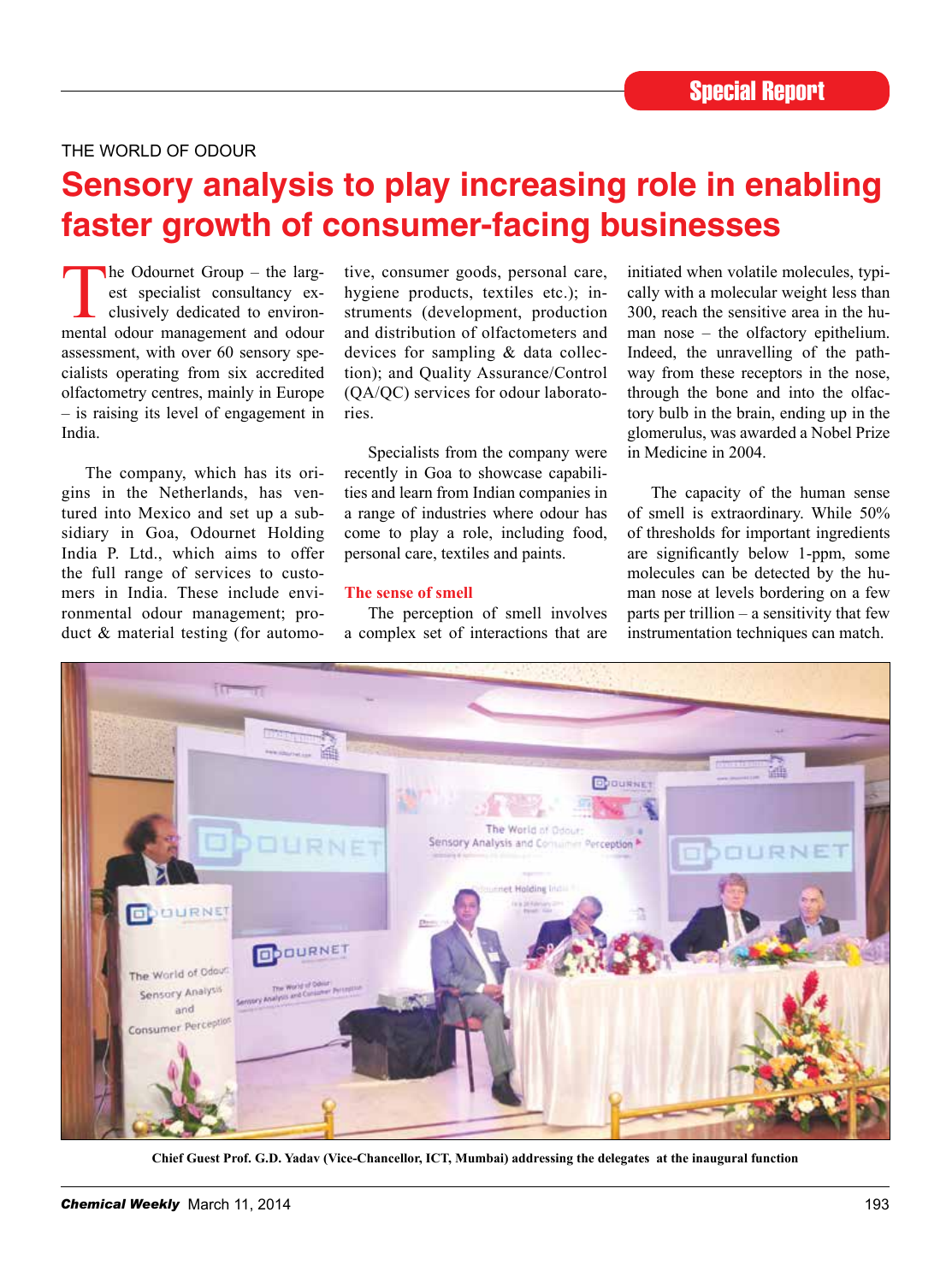# Special Report



**Mr. Hansruedi Gygax, Scientific Consultant to Odournet**

The sense of smell is also vital for well being. It significantly enhances, for example, the pleasure of eating, and can lead to immediate behavioural changes (e.g. stop immediately when eating spoilt food). It also has an unconscious effect on our emotions, compelling us to accept or reject products – an aspect that has great bearing for consumer-facing companies across diverse industries. If a satisfactory product has a characteristic olfactory cue, this will be a very powerful evocation of the memory of use and hence the repurchase stimulus. A negative olfactory cue, on the other hand, can lead to a strong and long lasting rejection.

According to Mr. Hansruedi Gygax, Gygarome Consulting (Switzerland), a product might be rejected simply because its "scent signature" is not as expected. "In food up to 50% of repurchasing decision and in fragrance industry around 90% are related to smell," he says. Different cultures and ethnicities can also respond quite differently to a particular olfactive cue because of cultural and genetic preferences. In other words, it is very difficult to define universally pleasant smells.

#### **Understanding consumer behaviour**

Over the last 30 years, the Odournet Group has developed a portfolio of thousands of studies in all odour relevant sectors of the economy and developed deep insights into consumer behaviour through a combination of naïve panel studies (in a laboratory) or consumer panel studies in a domestic setting, including through the use of

| <b>Odour parameters</b> |                                                                            |
|-------------------------|----------------------------------------------------------------------------|
| <b>Parameter</b>        | <b>Description</b>                                                         |
| [in ou/m <sup>3</sup> ] | Odour concentration Determination of odour threshold - olfactometer needed |
| Intensity               | Strength of the odour with and without reference levels                    |
| Hedonic                 | Pleasant or unpleasant (e.g. $-4$ to $+4$ )                                |
| Acceptance              | Unacceptable to acceptable (e.g. $-1$ to $+1$ )                            |
| Odour character         | Description                                                                |
| Polarity profile        | Description through general adjectives                                     |

minimally invasive technologies, such as smart phones. "Consumer behaviour testing is essential in understanding the outcomes of sensory product attributes in consumer interaction," says Mr. Anton van Harreveld, CEO, Odournet Group. "From a product management viewpoint, management of the sensory product identity is key to optimising consumer purchase behaviour," he adds.

## **Odour measurement**

According to Mr. Biorn Maxeiner, Odournet GmbH (Germany), odour is definitely in focus today. Customers are keen to understand the impacts of a desired odour, be it in ambient conditions (e.g. in hotels), or in products. At the same time, there is recognition of the need to avoid undesirable odours, through a variety of approaches including masking, neutralisation and filtration.

While odour measurement ideally needs to produce objective results, this is not always possible so the focus is on obtaining reproducible though subjective results. Issues such as the measurement method, odour parameters (one number cannot describe an odour); equipment (should not have any negative influence on the final result); and laboratory conditions (comparable conditions of temperature, humidity etc.) need to be factored when doing odour measurements. The odour sensitivity of the panel is also an important criterion and could have an influence on the quality of measurement reported. Odour intensity can be measured by using references or without. A typical odour intensity scale has seven levels from imperceptible to extremely strong. ISO standards – e.g. acetone scale, linking acetone concentration to the perceived intensity of the odour – are also available.

Hedonic parameters describe whether the odour is pleasant (-4) to very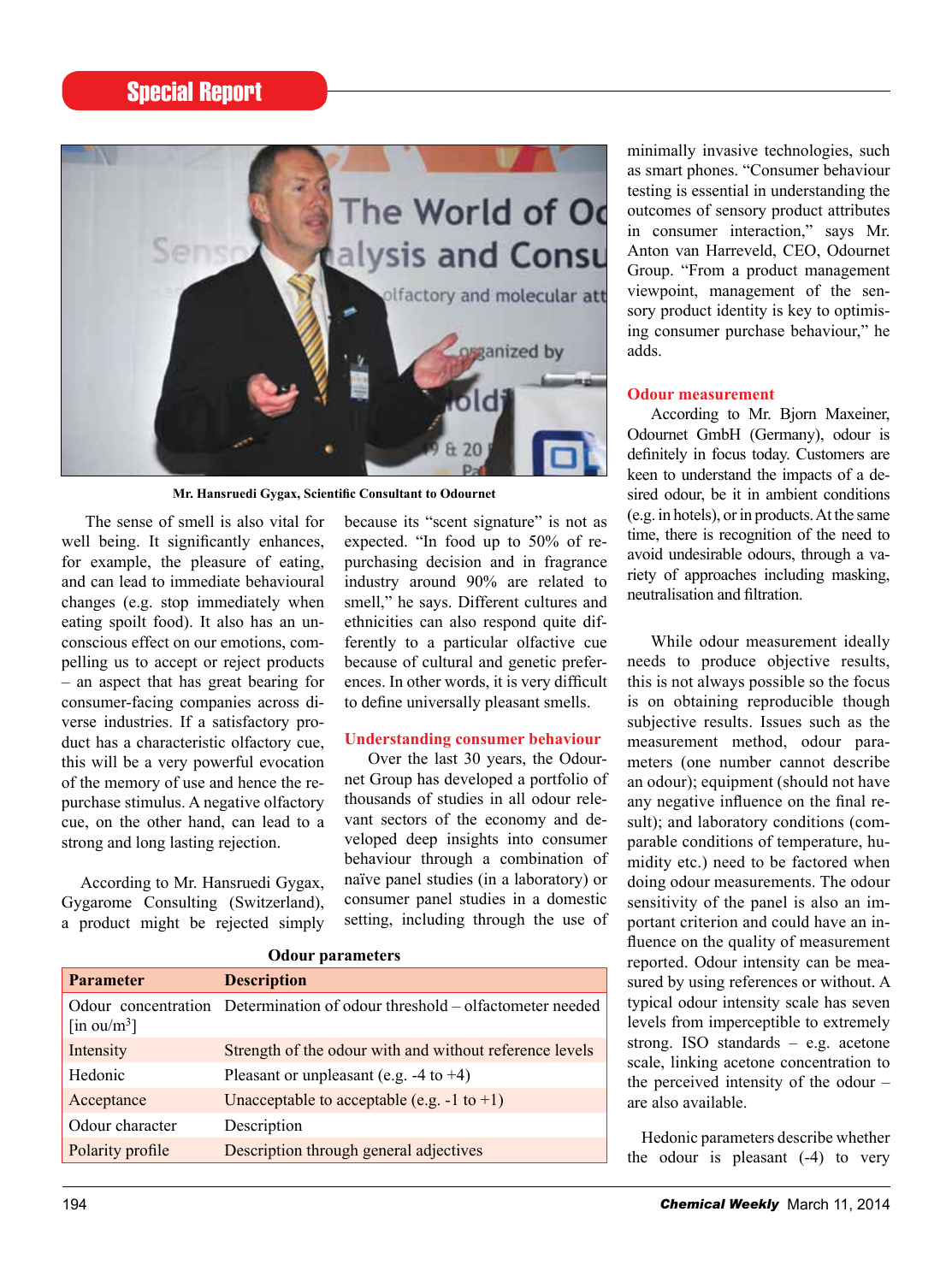# Special Report



**Mr. Bjorn Maxeiner, Head of Centre of Competence, Germany**

pleasant (+4), with zero being neutral. Acceptance parameters – with values ranging from unacceptable to acceptable – are sometimes used to assess odours, mostly with naïve, untrained people, but typically needs a big group to get a clear idea.

#### **Molecular basis of odour**

The composition, the source and the context are all relevant for classification of an odour as a 'fragrance' or as 'malodour.' The three-dimensional structure and shape of a molecule is also important: D-Carvone and L-Carvone, which are optical isomers (i.e. with chemical structures that are mirror images of one another), are perceived very differently by the human nose. While the former has a peppermint quality, the later is caraway like.

According to Mr. van Harreveld, knowing the molecular basis and the chemistry allows product & process optimisation; identifies the culprits of off-notes and off-flavours; and allows substitution of key ingredients by more economical or sustainable alternatives. Analytical techniques such as GCMS/ TOF and GCO/sniffing and sensory

panels provide a unique sensory/ molecular perspective and a detailed insight into the molecular basis of complex aromas. "But the glut of results is a challenge for extracting knowledge – identification of 500-800 compounds are not uncommon when using these techniques. The key question is which compounds are aroma relevant?"

#### **Role of fragrances in FMCG products**

Fragrances are a key part of the identity of many brands and, sometimes, even personify it. According to Mr. Roopkumar Kami, International Flavors & Fragrances India P. Ltd., respondents rate fragrance as the second most important factor (after the brand) and is key to brand survival. "Hence, there is a need to deeply understand the fragrance," he says. But getting a clear perspective on the fragrance perceptions of customers has many challenges. Temporary anosmia (a very weak or no perception of fragrance) and fragrance fatigue are challenges that need to be addressed when formulating testing strategies. "Sometimes a strong fragrance blocks a weaker fragrance. Many Indians are blind to certain heavy notes and product designers need to take this into account," Mr. Kami adds. In an Indian context, fragrance literacy is also an issue. "We have come a long way since the last two generations, but there is a large mass of consumers who have poor olfactory understanding and have a limited vocabulary with inarticulate expressions," he says. "For example, in a soap, perfumers need to know the importance of fragrance at multiple stages of use – dry smell, lathering on body, wash off, retention after drying etc. – but poor fragrance literacy makes determination a challenge in the Indian context<sup>"</sup>

Fragrance companies also need to keep in mind the conservative nature of consumers and their hesitation to explore beyond the known. "How do you push sensorial boundaries to the stage where there is novelty but it has not gone beyond acceptable limits, is crucial," Mr. Kami adds. Ms. Neeru Nayyar, Unilever India (R&D), agrees that FMCG companies try to deliver a pleasurable sensory experience by leveraging technology and deep consumer understanding.

#### **Challenges in the food industry**

The main challenge for the food industry is to retain/enrich food flavours and avoid the generation of off-flavours during the journey down the supply chain – from the farm to the table. In coffee processing, for example, a big flavour loss takes place in the grinding process and hence this aspect has come for significant research. Nescafe ads, for example, are all about aroma retention. Odours are even the first signal to levels of dietary fat, according to recent studies carried out by researchers at Monell. According to Mr. Jagdeep Marahar, Application Group Manager, Nestle India Ltd., major players in the food industry are working on different ways for increasing aromas. Pepsico, for example, is looking at encapsu-